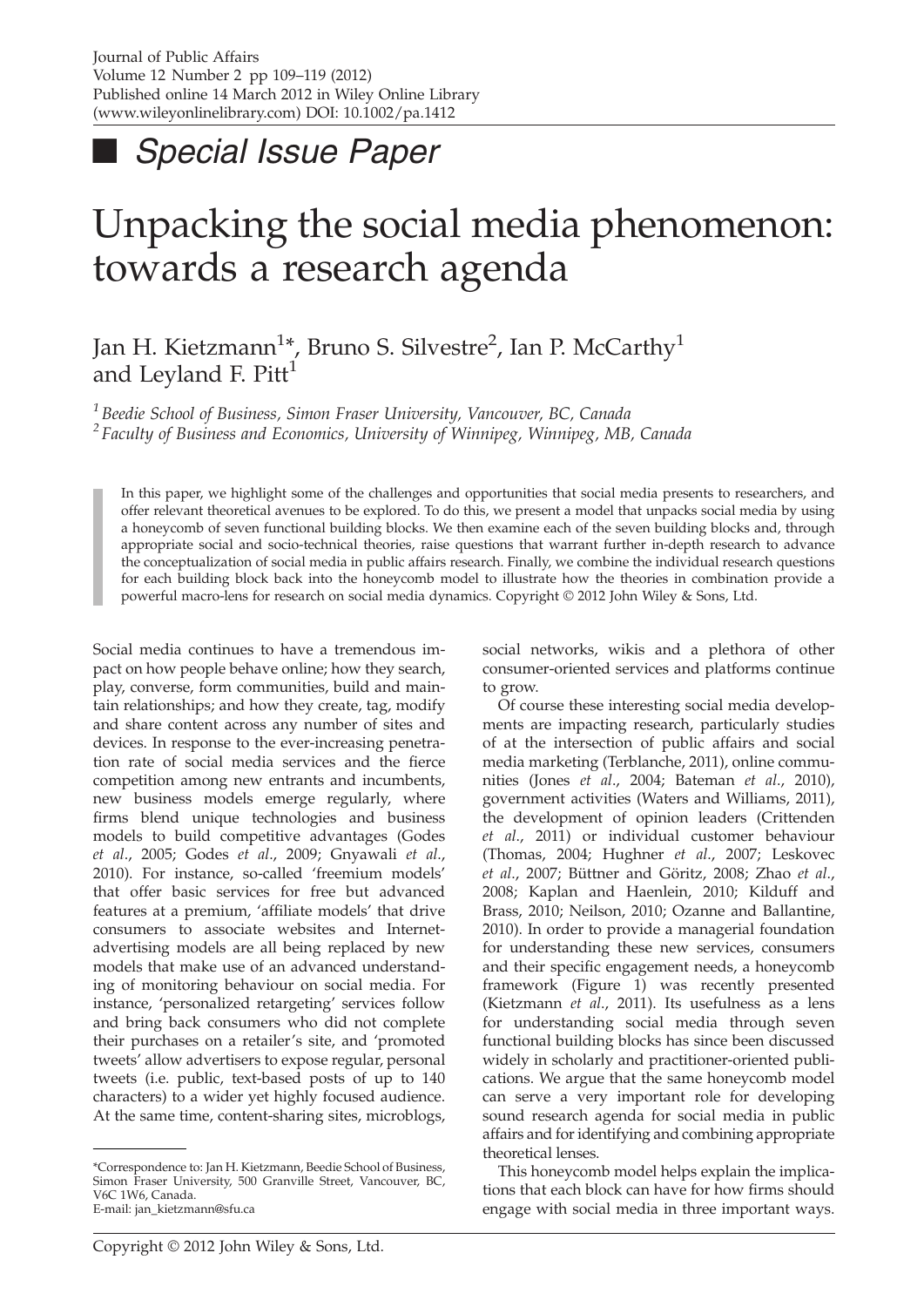

Figure 1 Social media functionality

First, the model describes different specific facets of the social media user experience. Each social media platform, for instance, is driven by primary, secondary and tertiary building blocks, which inform the rationale of important social media design decisions. Second, using the social media honeycomb model as an analytical lens allows managers to conduct a focused a priori study of their firms' specific 'community needs', whose findings can then educate the design or use of an appropriate social media platform. Third, the model can be used on an ongoing basis, as a lens for monitoring how dynamic changes of the community's needs vis-à-vis changes of the social media tools present implications for the firm. The seven building blocks of the model are neither mutually exclusive nor do they all need to be included in a particular social media context (Kietzmann et al., 2011). They are constructs that allow managers and researchers to understand how different social media functionalities can be configured.

#### UNPACKING THE RESEARCH OPPORTUNITIES OF SOCIAL MEDIA

In this paper, we now re-use the social media honeycomb model and the seven constructs of identity, presence, relationships, conversations, groups, reputations and sharing to outline how social media presents challenges for researchers and to discuss their usefulness for advancing our understanding of community relations, corporate social responsibility and political strategy and marketing, among others.

In fact, each building block of the model presents an important social media phenomenon that can be understood using a number of theories. In this section, we briefly present one theory for every building block to (i) provide an example of an interesting lens for understanding each building block; (ii) help build research agenda for social media; and (iii) illustrate the methodological usefulness of the honeycomb model for building powerful and novel combinations of theoretical approaches for studying social media platforms, consumer engagement, content sharing and community needs.

#### IDENTITY

This functional block describes the extent to which users choose to reveal their identities in a social media setting, or alternatively, the degree to which sites allow or require identities to be shared. Such identity can be associated not only with elements such as name, age, gender, profession and location but also with more subjective information that reveals users through the conscious or unconscious 'self-disclosure' of personal information (Kaplan and Haenlein, 2010). In this sense, users with their virtual (re)presentations (Schultze and Leahy, 2009) share thoughts, feelings, likes and dislikes in an effort to be understood as the person they desire or believe themselves to be (Donath, 1999; Swann et al., 2000; Ma and Agarwal, 2007).

Beyond pragmatic suggestions of how firms should be aware of the implications of using identity as part of a social media presence, this building block offers a wealth of highly interesting research approaches. Using dramaturgy as an analogy, Goffman's (1959) work is a prime example of how social theory can help understand identity and motivation behind complex human performances, including of course behaviour in online communities (Moisio and Arnould, 2005). Goffman uses a theatre-and-play metaphor to describe how an interaction is a performance by one actor that shapes and is shaped by the actor's environment and target audience. Part of this performance is the identity of an actor as the 'totality of the person's thoughts and feelings in reference to oneself as an object' (Zhao et al., 2008: 1817). The creation of identity then reflects a process in which an individual claims an identity that subsequently needs to be endorsed by others (Zhao et al., 2008).

In an online world, 'it is possible for people to reinvent themselves through the production of new identities' (Zhao et al., 2008: 1818), in other words, through claims that cannot easily be validated online. In the social media context, Goffman's analogy of the theatre allows researchers to focus on (i) the various roles single 'actors' can play and the diversity of identities they adopt on different platforms; and (ii) the choices they make with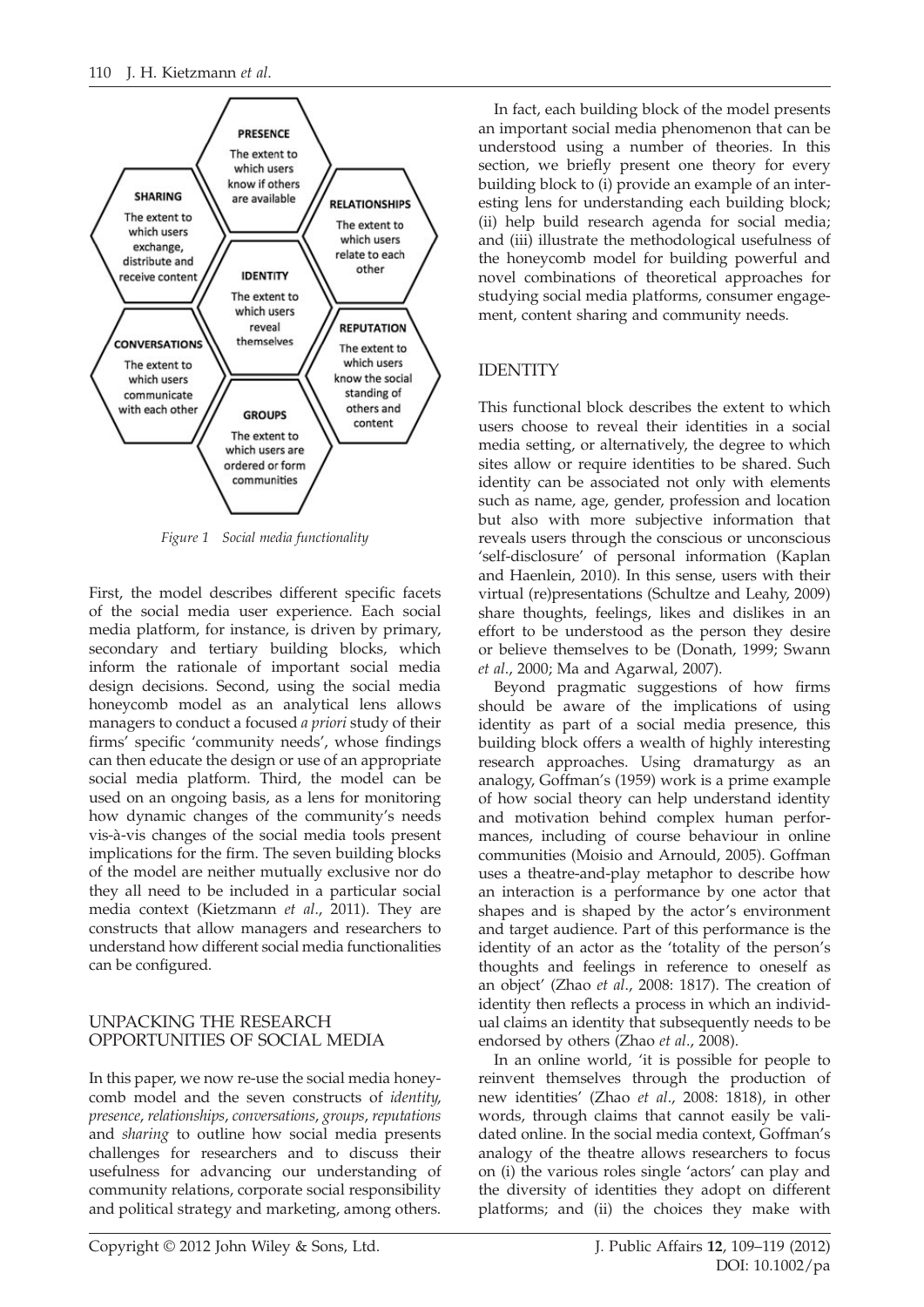respect to 'self-disclosure' (as it relates to real factual information) or 'self presentation' (which can relate to fictitious information).

There is a lack of research that investigates how the same actor manages different identities on different stages online, for instance, by using a handle to protect his or her privacy (e.g. on blogs), 'personal' identity for self-promotion or staying in touch with friends (e.g. on Facebook) or by presenting a 'professional' identity for self-branding (e.g. on LinkedIn). As consumers explore more social media platforms, managing the multitude of different profiles (i.e. partial identities) requires finesse, as sharing a particular identity or sending messages to the wrong audience would lead to what Goffman (1959) calls 'embarrassments'. As more and more consumers of social media engage in constant and conscious role and audience segregation and choose which elements of their person to reveal, which to hide and which to embellish, opportunities are created for using Goffman's work for research that yields answers to questions such as the following:

- There is no single identity for a single social media consumer, as people wear different masks when they claim their identity for each social media platform (Zhao et al., 2008). This results in partial or 'unreal' identities becoming endorsed by others. Beyond single-platform research, how can scholars of social media understand the highly complex phenomenon of identity construction and management across platforms?
- Audience segregation breakdowns occur when different, possibly contradictory, identities of the same person become known across social media platforms. How do these 'embarrassments' unfold, and how do others react to the incongruent information about one of their peers? Do they truly lead to embarrassments, or are they normal occurrences in the social media context? If they are, how will this affect our face-to-face interactions and our design of social media platforms?
- How can researchers study identity, confidentiality and self-disclosure on non-anonymous sites that require a high degree of accuracy and information declaration? How can researchers study identity and self-presentation on anonymous sites that permit a high degree of discretion? How can we separate claims of self-disclosure from selfpresentation? Given the ambiguity and nonaccountability of actors for their identity claims, how do communities endorse (or not) the identities created by others? How can social media system design facilitate this process?

#### **GROUPS**

The more 'social' one's network becomes, the bigger the group of consumers, friends, followers and contacts. Combined with the growth of social media offerings, this leads to a tremendous number of identities online, as people belong to any number of communities. In this sense, new forms of organizing are required, which are likely not subject to the same constraints as traditional social structures (Butler, 2001; Ma and Agarwal, 2007; Schultze and Orlikowski, 2010). Given this increasingly complex social media environment, platforms have started to allow users to organize their contacts into 'groups', which are used for audience segregation and for circumventing 'embarrassment'. This building block represents the extent to which consumers can form and join communities and sub-communities that can be open to anyone, closed (approval required) or secret (invite only); and the degree to which they can control their membership (Tinson and Ensor, 2001; Godes and Mayzlin, 2004) or even group moderate the amount of influence some social media customers or groups exert (Iyengar et al., 2011).

Scholars of social identity argue that behaviour in groups is different than the collective behaviour of individuals. In social identity theory, a key argument is that individuals have a number of identities, ranging from highly individual to highly collective. Tajfel and Turner (1979) posit that it is the social context that shapes whether an individual interacts with others more on an individual interpersonal level or a highly collective intergroup level. One key component of this social context is group distinctiveness or the rationale by which individuals set up or join particular groups and not others. Group members hold their group and their peers in high esteem, often leading to ingroup favouritism, and might feel animosity towards those belonging to other groups.

Applying elements of social identity theory to social media holds a number of promises. For public affairs researchers and social media analysts, group behaviour and the degree to which individuals participate and engage with the group are still difficult to understand (Forman et al., 2008). Through introducing a continuum on which group participation ranges from highly individual to highly collective, social identity theory might help understand the traffic flow and 'stickiness' of different sites. Social identity theory also adds to the understanding of identities by placing them in a wider social context, and introduces ingroup and outgroup behaviour (Tajfel, 1974) as an interesting additional lens for examining the multiplicity of identities and audience segregation. In social media, how an individual chooses which platforms and tools to use and which groups to start or join is often investigated through quantitatively measured network externalities (Butler, 2001). In other words, the value of a social media site increases as the number of its users increases. By investigating how belonging to a social media platform or group within it leads to a particularly positive association, social identity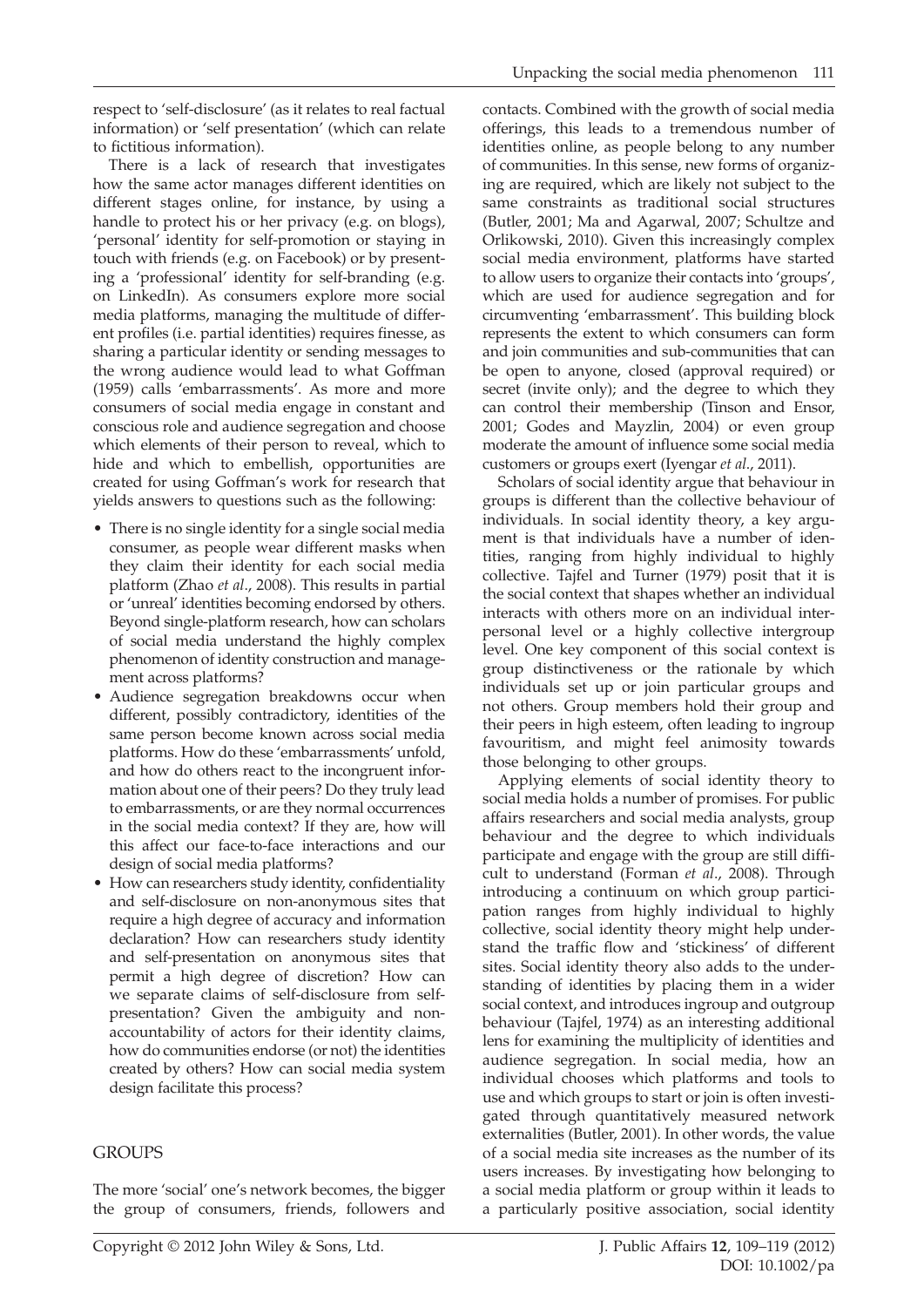theory supports cross-group studies of attitudes and behaviour within one group (the ingroup) towards outgroups.

The processes and outcomes of group decision making have been studied for decades (Wheeler and Valacich, 1996). Consumer group research on ethics and environment (Shaw and Clarke, 1999), health (Allsop et al., 2004), fashion (Workman and Kidd, 2000), food consumption (Hughner et al., 2007), among others suggest that such groups are particularly influential through their tremendous communication power. As these often offline groups continue to be transformed into social media communities, an organization's ability to capitalize on their power hinges on its ability to understand how these are formed and maintained. Relevant questions focus on the role of groups and the advantages and dynamics of group creation and membership could include the following:

- What communication shifts occur during the transformation of offline or online consumer groups to social media groups? What is the impact on firms, and what response mechanisms are appropriate?
- Given the complexity of the construct of identity in social media, what attributes do users consider when they decide which groups to join? What are the advantages and disadvantages, from a member perspective, for the participation in open, closed or secret groups?
- How is boundary maintenance managed for social media groups, and by whom? What are the advantages and disadvantages of belonging to an ingroup in social media? (How) can these be managed by existing group support systems?

#### RELATIONSHIPS

This building block addresses the extent to which users can be related to other users. We define 'relate' as two or more consumers who have some form of relationship that leads them to converse, share objects, meet up or simply just list each other as a friend or fan (Constant et al., 1994; Miranda and Saunders, 2003). Of course, a discussion of identity and groups is directly impacted by the relationships that exist within social media platforms. Especially when individuals have networks that span hundreds or thousands of members (followers, friends, etc.), the sorts of relationships they maintain are important.

Social network theory has been operationalized to understand relationships in detail in various contexts, and Kilduff and Brass (2010) highlight topics including leadership (Pastor et al., 2002), teams (Reagans et al., 2004), social influence (Sparrowe and Liden, 2005; Aral, 2010), trust (Ferrin et al., 2006), power (Brass, 1984), attitude similarity (Rice and Aydin, 1991) and diversity (Ibarra, 1992), among others. Structure and flow (Granovetter, 1973; Borgatti and Foster, 2003), two particular properties from social network theory, help examine, for instance, social media behaviour through the importance of different relationship traits (Neilson, 2010). The structural property of relationships refers to users' social graphs, how many connections they have and where they are positioned within their network of relationships. Research shows that users are more likely to be an influential member (also known as 'influencers') in their network the denser and larger their portfolio of relationships is, and the more central their position in the network. The flow property of user relationships refers to the types of resources involved in individual relationships and how these resources are used, exchanged or transformed. It describes tie strength (Granovetter, 1973), in other words, the strength of a relationship where strong tie relationships are 'long-lasting and affect-laden' (Krackhardt, 1992: 218) and weak ones are 'infrequent and distant' (Hansen, 1999: 84). Granovetter's work proposes that strong ties within close intimate social circles are ineffective compared with weak ties (i.e. acquaintances) for connecting social networks.

Social network theory's structural and flow properties were developed long before the emergence of the Internet, let alone the popularity of social media. However, the theoretical propositions are highly relevant for social media firms seeking to define an appropriate interaction environment for their users, including such design elements as privacy controls, message routing, friend introductions and information prioritization (Gilbert and Karahalios, 2009). On some social media sites, tie strength matters little, and users can interact in a fairly informally and without structure (e.g. on blogs). In other cases, how individual users associate hardly matters at all (e.g. Twitter and YouTube). Of course, many sites that rely on highly formal, regulated and structured connections, such as LinkedIn, are often built around the notion of tie strength and connect users with their intimate friends, with 'influencers' and with weak ties that will become important peripheral network members.

Research projects that shed light on the nature of relationships, the network position of individuals and the impact of tie strength for their overall connectivity would be useful for answering such questions as:

- What are the unintended consequences and the negative results of tie strength? For instance, how does false information or 'embarrassment' affect relationships within and across social media networks? How can social media designs circumvent this?
- What relationship contradictions emerge in 'multiplex' relationships; that is, when users are connected by more than one type of relationship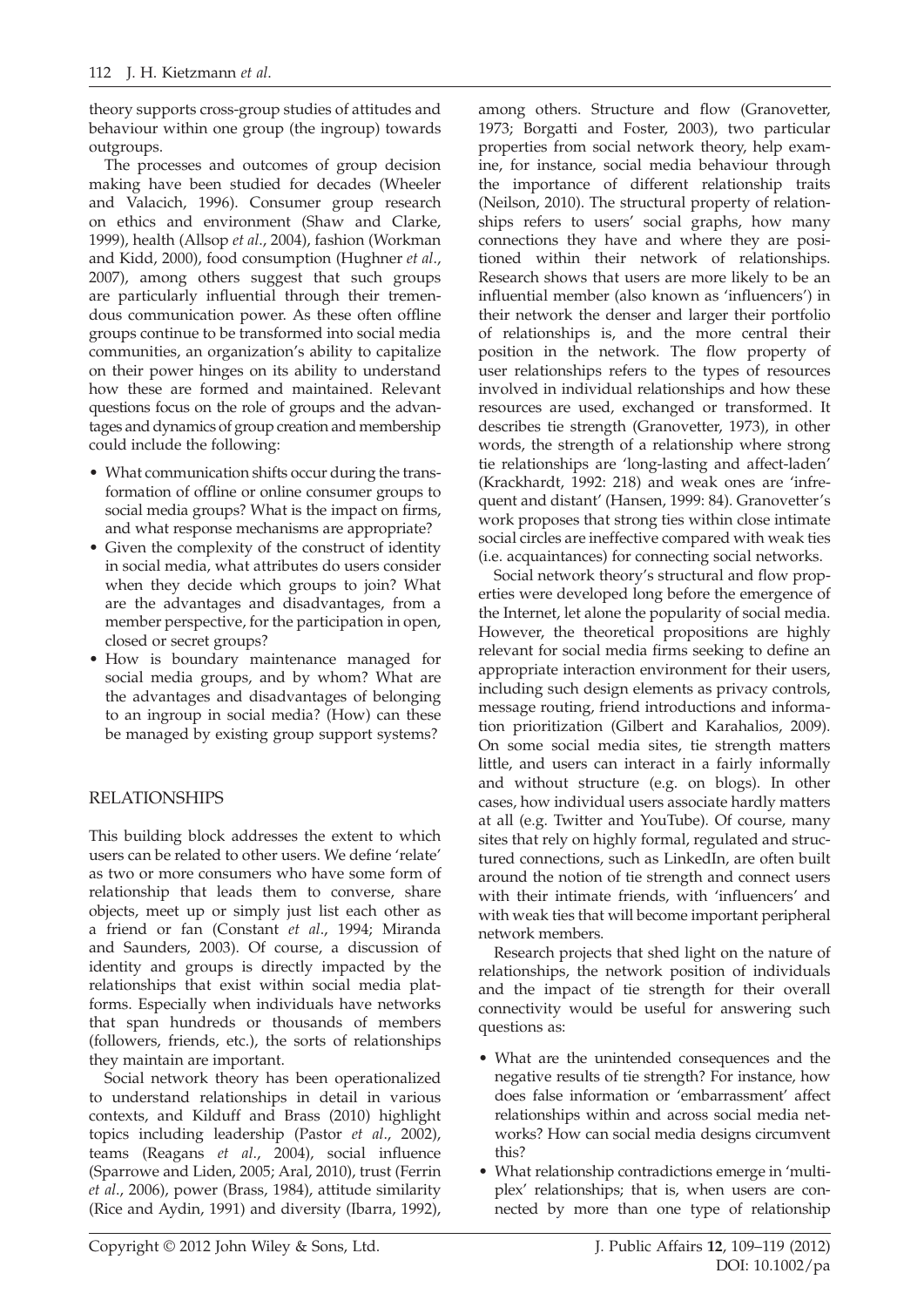(e.g. they are work colleagues and friends)? How are these managed by social media consumers?

• Are ties in social media the same as ties in the 'traditional' online and offline worlds? Given the diversity of identities, can there be a duality of strong and weak ties, where one is both an intimate friend and an acquaintance?

#### REPUTATION

Reputation is 'a tool to predict behaviour based on past actions and characteristics' (Dingledine et al., 2003: 1). Because individuals cannot draw from enough personal historical data for such predictions, the reputation of other individuals, of a firm or of a product is a socially shaped opinion based on aggregate experiences, shared through word of mouth, coverage in the popular press and so on (Dellarocas, 2003; Godes and Mayzlin, 2009). In essence, reputation is about how trust between parties is developed, assessed and maintained (Pavlou and Gefen, 2004; Dellarocas, 2005). Relationship management, for firms often pursued through branding, becomes a conscious act of linking positive real or perceived perceptions, images and experiences to a firm or a product. A good reputation then affects future actions favourably, perhaps through brand recognition during a purchasing decision. However, this linkage is also dangerous in the sense that negative associations affect a reputation adversely.

This construct of reputation and trust (Putnam, 1995; Bourdieu, 2007) has been placed in the context of online behaviour studies (Büttner and Göritz, 2008; Brunk, 2010). A body of literature discusses elements that constitute reputation across three dimensions (Habermas and McCarthy, 1985), on the basis of Plato's worlds of the Good, the True, and the Beautiful, where

the enduring respect of the ancient community would only be accorded those citizens who served the world of truth in their activities, showed themselves to be virtuous citizens in the world of good and also demonstrated the requisite inner and outward grace in the world of the beautiful (Eisenegger, 2009, p. 12).

In Habermas' (1985) theory of communicative action, these are reflected in propositional truth, normative rightness and subjective truthfulness. Eisenegger (2009) relates them to separate reputation dimensions on the basis of an individual's or firm's continuous demonstration of competence (functional reputation), on whether individuals or firms act responsibly as good social citizens in accordance to social norms (social reputation) and is distinctive enough, with an attractive, even fascinating, profile capable to inspire others (expressive reputation).

The Internet has added several new dimensions to this age-old concept (Dellarocas, 2005). In a social

media setting, reputation plays a tremendous role, particularly on platforms where trust is important (S. C. Rice, 2011) and 'trusting beliefs' need to be formed quickly (McKnight et al., 2002). However, because information technologies are not (yet) very good at determining such highly qualitative criteria, social media sites rely on 'mechanical Turks' to accumulate word of mouth, that is, tools that automatically aggregate information originally provided by users to determine trustworthiness and reputation (Godes and Mayzlin, 2004). In many cases, although users might seek trust-building information around functional, social and expressive reputations, this is often only hidden in data presented quantitatively, through the sheer numbers of followers for people, view counts for videos, likes for contents on Facebook, through ratios and averages of peer ratings, thumbs up versus thumbs down or through cumbersome archives of qualitative feedback via endorsements.

Reputation is a complex phenomenon, and social media often collapses its three dimensions into simplistic metrics. The development of more appropriate reputation tools and effective institution-based trust mechanisms (Pavlou and Gefen, 2004) would certainly have an important impact for platforms built around reputation and trust between buyers and sellers, involving employers and employees and among private community members. Social media service sites are starting to improve their ability to analyse user-generated contents from across social media platforms; nonetheless, their effectiveness as 'tool[s] to predict behaviour based on past actions and characteristics' (Dingledine et al., 2003: 1) is limited by the inability of users to share their experiences appropriately. 'To build a good reputation system, we must find ways to use these data without naively believing in their quality' (Dingledine et al., 2003: 3), and questions that investigate how the engagement needs of a community may inform the improvement of reputation management systems could include the following:

- How does the multiplicity of reputations (similar to identities) take shape in a social media setting, and how do individuals manage them? How could new information systems support the management of this multiplicity?
- How are reputations of virtual entities connected to real beings? Is there a need for this connectivity in social media?
- Do the three dimensions of functional, social and expressive reputations translate into the social media context? Do their levels of importance change?

#### PRESENCE

Presence is the extent to which consumers know if other consumers are accessible at a specific time.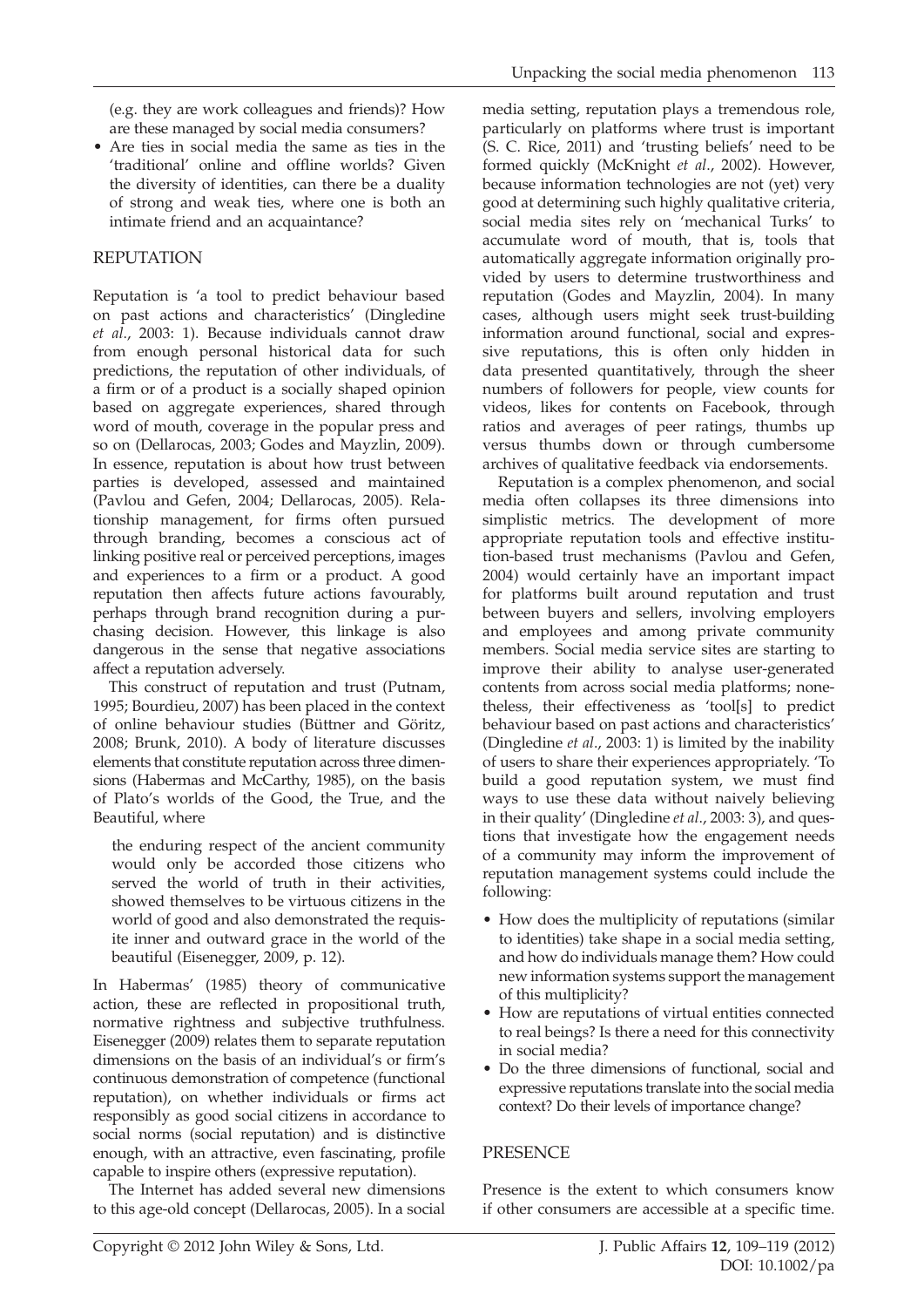It may include knowing where others are (in the virtual or real world); and for instance, whether they are available, busy or taking a break. In the virtual world, this happens through status choices such as 'available', 'hidden' or 'idle'. The managerial implication of presence is that firms should evaluate the relative importance of consumer availability and location for their businesses. Virtual presence is directly associated with a desire to communicate synchronously, engage with others in real time and have more influential interactions (Elaluf-Calderwood et al., 2005).

This building block presents interesting challenges for research. Research on interactivity (Rafaeli, 1988; Newhagen and Rafaeli, 1996; McMillan and Hwang, 2002; Sundar et al., 2003; Fortin and Dholakia, 2005) offers interesting insights for presence within social media contexts. Here, interactivity is defined in terms of the immediacy of the responsiveness and the degree to which the communication resembles human discourse (H. Li et al., 2002). According to Li et al. (2002), the concept of interactivity has been investigated within areas such as computer-mediated communications, Internet and virtual reality, Internet marketing and advertising, among others. Consistent with previous literature (e.g. Liu and Shrum, 2002; McMillan and Hwang, 2002), Sundar et al. (2003) also highlight the importance of interactivity and argue that a high interactivity environment gives consumers considerably more control and choice, provide a richer sense of feedback and two-way communication and imbue a greater feeling of responsiveness and flow.

Despite the fact that presence and interactivity are intrinsically related, the definition of presence is controversial and varies within the literature (see, e.g. Steuer, 1992). Lombard and Snyder-Duch (2001) argue that presence in the virtual world is closely related to perception. We draw on Lombard and Ditton's (1997) work that states that the various presence definitions share the central idea of the 'perceptual illusion of nonmediation'. For the authors, the term 'perceptual' implies that it is associated with continuous feedback 'from the human sensory, cognitive, and affective processing systems' (Lombard and Ditton, 1997: 10). An 'illusion of nonmediation' occurs when a person fails to recognize the presence of a medium in his or her communication environment (Lombard and Ditton, 1997). According to the authors, a medium that becomes invisible (producing the perceptual illusion of nonmediation) is analogous to an 'open window' and can allow a richer social interaction, producing a sense that there is no border between the 'two sides' of the medium.

Within social media contexts, the perception of presence can vary depending on the platform used. For instance, social media platforms such as Foursquare, MSN, Skype and Trapster allow users to share their status updates and check-ins. These

platforms enable different levels of presence perception. On the other hand, within social media platforms such as LinkedIn, Facebook and YouTube, presence is an element that matters less. On the basis of these considerations, we call for further exploration of some intriguing research avenues as follows:

- What is the importance of physical or virtual availability and location for firms within and across different social media platforms and industry settings?
- What is the interplay between consumer presence and interactivity within different social media platforms?
- What is the implication of interactivity and 'perceptual illusion of nonmediation' for a positive consumer attitude towards a particular technology, company or offering?

#### **CONVERSATIONS**

This block of the honeycomb model is defined as the extent to which consumers communicate with each other in social media settings. Many social media environments are designed to enhance conversations, where consumers come to meet others, find a job or discover true love or stay abreast of trending topics and new ideas. Although a social media space where people communicate is of course very interesting to firms (Constant et al., 1994; Parent et al., 2011), understanding voluntary knowledge contribution between strangers interacting through technology-mediated communication (Ma and Agarwal, 2007) is very difficult. Trying to make sense of the sheer volume of data that comes out of the 'social media firehose', and knowing when to participate as a firm, is almost impossible without appropriate analytical tools and capabilities.

The discourse on environmental velocity within organizational literature is very promising for understanding consumer conversations on social media. Drawing upon research on industrial dynamics (McCarthy et al., 2010), we argue that differences in the frequency and direction of a conversation can have major implications for how firms monitor and make sense of the 'conversation velocity'. The frequency is the number of conversations over a specified period, and the direction concerns the mood, tone or inclination of the conversation towards a brand or an issue. If conversations are implemented in a high-velocity fashion, it means that there is a great amount of new information readily available each time (frequency) about a large variety of topics and opinions (direction). The velocity of conversation is an indicator that can be used to determine the extent to which a consumer conversation might go 'viral' (Leskovec et al., 2007; Bampo et al., 2008; Aral and Walker, 2011).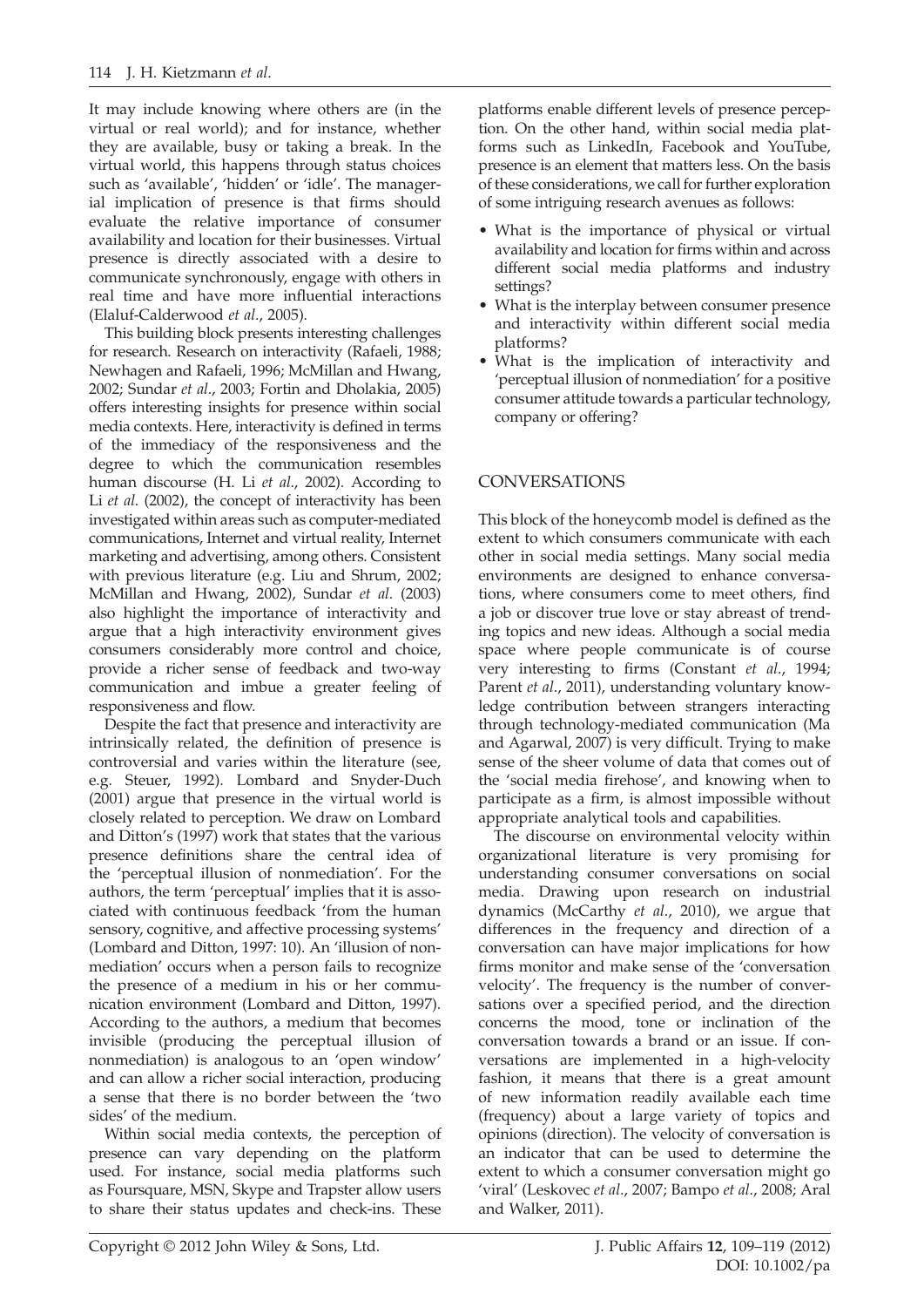There is ample theoretical support for the idea that word of mouth, or 'word-of-mouse', impacts social media consumers' actions (Reingen et al., 1984; Banerjee, 1992, 1993; Bikhchandani et al., 1992; Foster and Rosenzweig, 1995; Godes and Mayzlin, 2004). Thomas Jr. argues that the growing importance of online environments and social media allowed the emergence of buzz marketing— 'the amplification of initial marketing efforts by third parties through their passive or active influence' (2004: 64). This may exacerbate 'herding', a phenomenon in which individuals make the same choices influenced by the opinion of others (Van den Bulte and Lilien, 2001; Mayzlin, 2006; Li and Hitt, 2008). Van den Bulte and Lilien (2001) find strong evidence of social contagion and decompose the adoption process of certain trend into two different phases: an 'awareness phase'—in which social media consumers make sense of the topic and an 'evaluation and adoption phase'—in which they make their decision and adopt (or not) the new product, service or technology.

Thus, conversation velocity within social media settings influences collective intelligence, which is defined as groups of individuals 'doing' things collectively that seem intelligent (O'Reilly, 2007; Malone et al., 2010). On social media platforms such as Facebook and Twitter, members establish relationships and conversations that may be embedded in trust, similar tastes and viewpoints, and other types of affinity. In a high conversation velocity environment, consumers evaluate numerous individual inputs (high frequency) on the basis of a diverse range of topics (discontinuous direction) to make their individual choices. On the basis of the aforementioned discussion, the following questions would help educate the conceptualization of consumer conversations on social media.

- What are the implications of conversation velocity (low versus high) to consumer adoption of new trends, products/services or technologies?
- How should firms entrain their social media activities to follow and respond to conversations with different velocities?
- What is the interplay between conversation velocity and the 'herding' phenomenon? How can information systems design evaluate the information quality and system quality (McKinney and Yoon, 2002) on social media?

#### SHARING

This building block is associated with the extent to which consumers exchange, distribute and receive contents (Ozanne and Ballantine, 2010). The term social often involves exchange of contents and information between people. In many cases, however, the act of sharing is associated with particular

linkages between people (Engeström, 2001), for example, favourite movies, similar cars, travels to the same country and common employers (Berthon et al., 2008). There are at least three fundamental managerial implications that the sharing block offers to firms whose ambition is to engage in social media: first, there is a need to identify these linkages or to select new objects that could mediate their shared interests (e.g. photos for Flickr and videos for YouTube consumers); second is related to the degree to which these objects can or should be shared (e.g. copyright concerns, legality, offensive or improper contents); and third, what motivates consumers to share these objects of sociality.

One important theoretical lens to enhance our understanding of the sharing block of the honeycomb focuses on either intrinsic or extrinsic motivation of the users to share contents (Amabile, 1997; Ryan and Deci, 2000; Lakhani and Wolf, 2005). Intrinsic motivation is driven by an intense interest and involvement in the activity itself, curiosity, enjoyment, peer recognition, a personal sense of challenge, accomplishment or belonging, whereas extrinsic motivation is driven by the desire to achieve some external reward that is apart from the activity itself such as money, deadlines, directives, threats, competition pressure, expected evaluation, surveillance or job promotion (Amabile, 1997; Ryan and Deci, 2000).

Research on motivation is very rich and has been used in a number of areas such as education (Pintrich and Schunk, 2002), work behaviour (Gagné and Deci, 2005), learning (Cordova and Lepper, 1996) and performance (Elliott and Dweck, 1988). According to Amabile (1997: 44), 'although combinations of intrinsic and extrinsic motivations are common, one is likely to be primary for a given person doing a given task' and as extrinsic motivation increases for a particular activity, intrinsic motivation must decrease. Deci et al. (1999) corroborate with this idea, arguing that there is a negative impact of extrinsic rewards on intrinsic motivations, which may also have an important implication within social media contexts. In fact, on the basis of the user-generated content phenomenon, Nov (2007) argues that to understand what inspires these social media consumer contributions, it is necessary to investigate what motivates them to share contents.

Within social media contexts, motivation may present a key element to be understood by firms willing to engage with consumers. The sharing approach each consumer uses may vary in frequency, or the number of times a consumer shares contents over a certain period, and intensity, which is associated with the quality of the contribution in terms of the time and effort spent (e.g. answering a simple question at wiki.answers.com would be different than producing an elaborated video for YouTube). On the basis of these arguments, sharing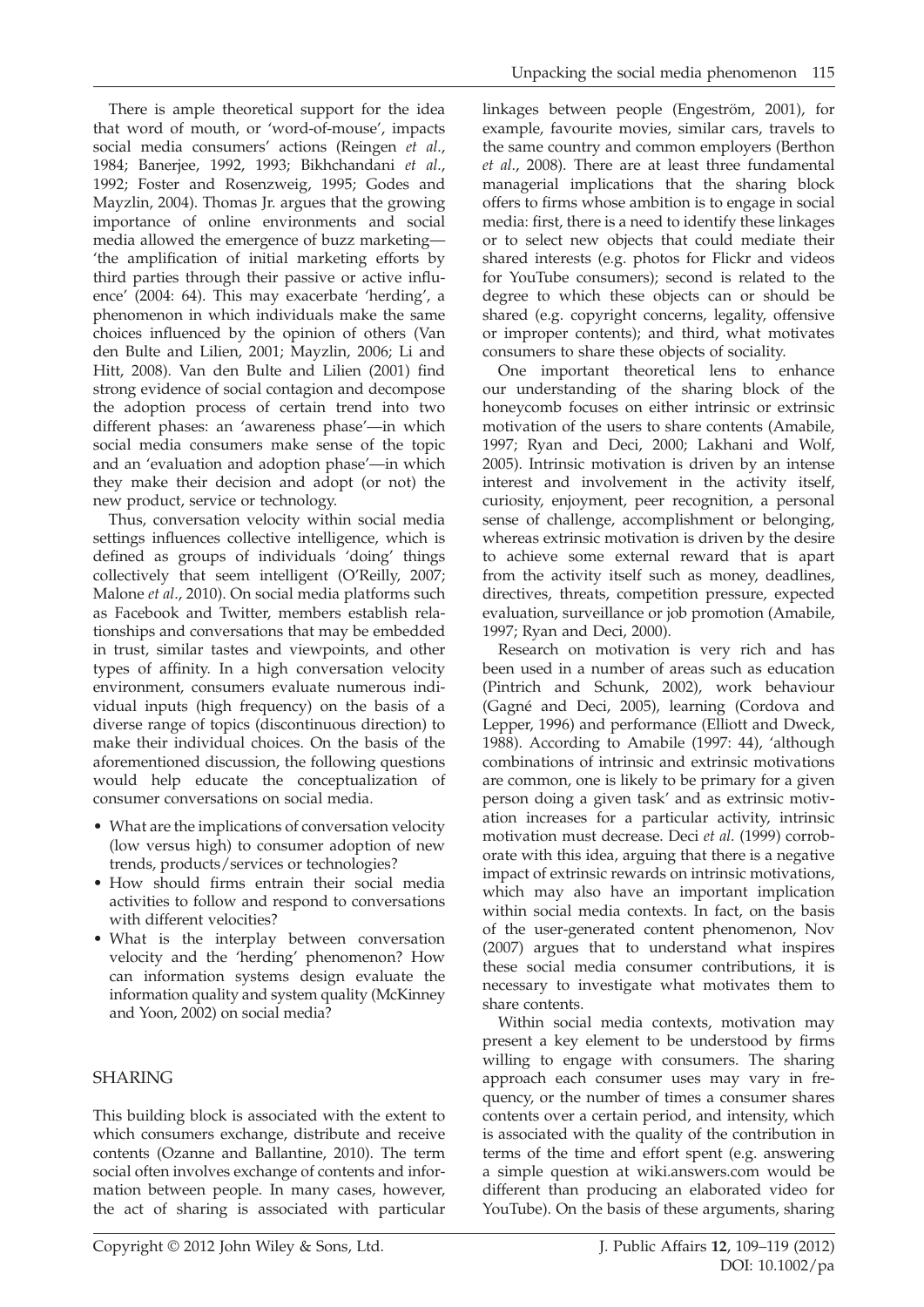within social media contexts may present several opportunities for further research. Some of the questions associated with these areas are as follows:

• How and why different motivations (intrinsic or extrinsic) impel consumers to share objects within different social media platforms?



- What is the interplay between intrinsic and extrinsic motivations when consumers share contents on a particular social media platform?
- What kind of motivation is associated with different levels of frequency (low versus high) and quality (low versus high) of how social media consumer share content?

#### DISCUSSION

The evolution of Web 2.0 has shifted the power online, from the static corporate content of the past to dynamic interaction driven by the active participation of consumers. In a social media setting, this has lead to human conversations across a landscape of publishing sites (blogs, wikis), social networks (Facebook, LinkedIn), mircoblogs (e.g. Twitter), lifestreams (e.g. FriendFeed), livecasts (e.g. Justin.tv), social games (e.g. FarmVille) and content-sharing sites (e.g. YouTube), among others. With Facebook now being the 'Number 1' most visited website (Leitch, 2011), the popularity of social media is hard to ignore.

This paper suggests that researchers focus on the fundamental building blocks of social media to understand how consumer behaviour is changing. With this goal, the honeycomb model suggests identity, presence, relationships, conversations, groups, reputations and sharing as key constructs for understanding social media and community engagement needs. In the research context presented here, this honeycomb model offers four contributions to social Figure 2 Social media lenses media research and theory:



Figure 3 Research agenda for YouTube and Facebook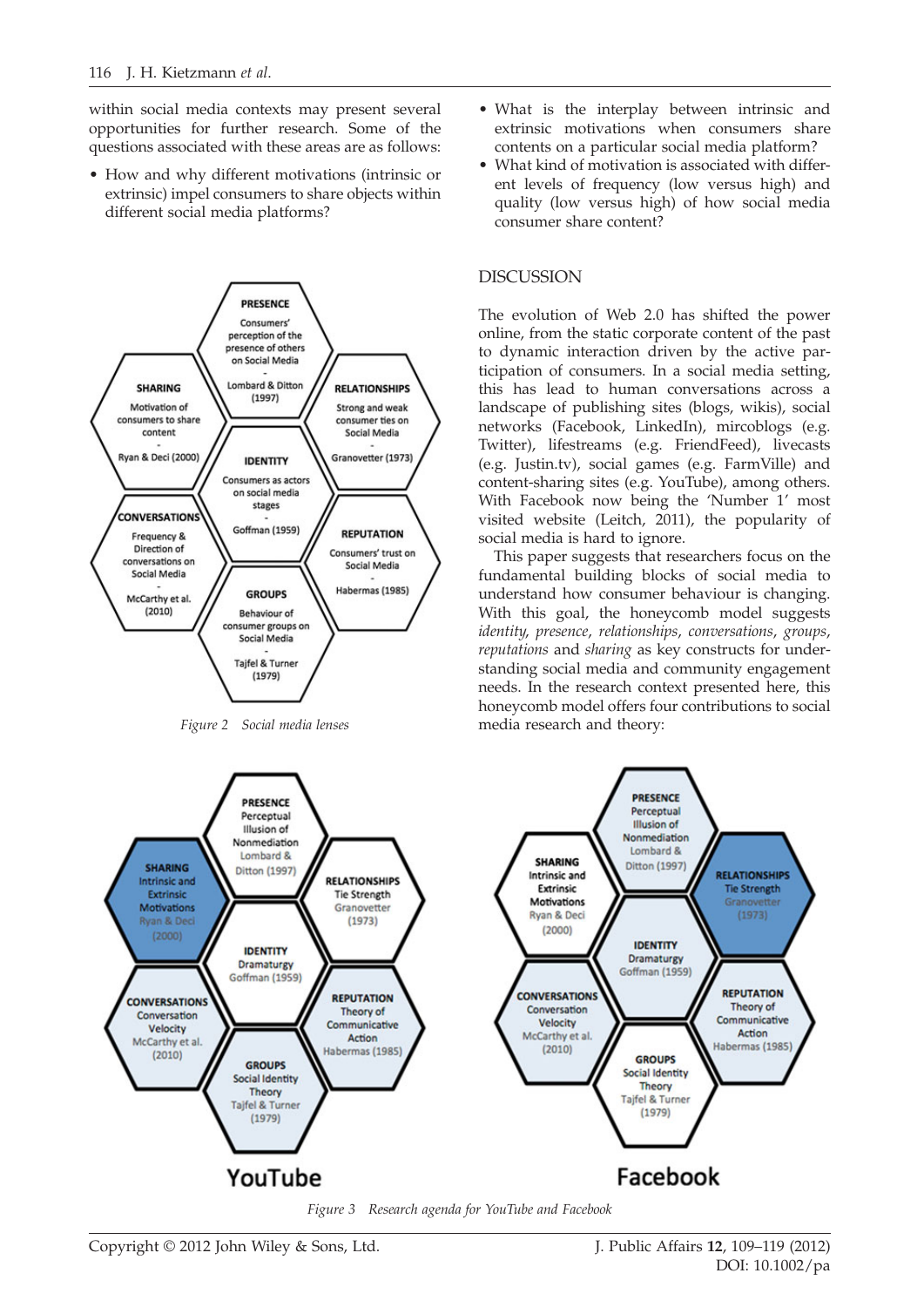- Public affairs researchers can use the honeycomb construct and the seven building blocks as a starting basis for understanding social media and are encouraged to expand the model to fit social media consumer engagement needs, technological change or their particular research interests. In this regard, it is not our contention that the seven building blocks we discuss here are the only ones, but we recognize them as highly important ones across a range of social media services and platforms. For example, for increased granularity, 'trust' and 'image' could become building blocks in addition to 'reputation' for a researcher who look specifically at the intersection of public affairs and marketing on social media.
- By providing one example of an appropriate theory for each building block (Figure 2), we provided an example of an interesting lens for understanding engagement needs and how these might be changing over time. By adding three representative research questions for each building block, we ambition to help build research agenda for social media. In the spirit of the topic, it is our hope that this will lead to a public conversation among researchers about themes and appropriate theories for social media and public affairs research.
- Social media and public affairs researchers studying specific social media phenomena might find the honeycomb model useful for connecting different research angles, theories and questions related to their focus. For instance, those concentrating on changing identities might want to ascertain and add their own theories and questions for reputation, groups and relationships.
- For social media and public affairs researchers studying behaviour on individual social media platforms, the honeycomb model is particularly useful because most sites have struck a careful balance among the different building blocks (Kietzmann et al., 2011). Collecting theories for each block and then reintegrating them into the honeycomb can help build powerful and novel combinations of theoretical lenses for studying social media platforms, user engagement, content sharing, community needs and so on. For example, a study of a social network site (e.g. Facebook) could be conducted using a theoretical combination of how consumers act differently on different stages (using Goffman's dramaturgy), and how their position on their social graph (using Granovetter's tie strength debate) is affected by, and affects, the way they communicate (using velocity arguments of McCarthy et al.), and how consumers perceive the presence of others and develop trust to each other. For content-sharing sites (e.g. YouTube) that are much less about identity, presence and relationship, the theory combination could include lenses

from sharing, conversations, groups and reputation (Figure 3).

As social media activity will continue to soar, firms and researchers will increasingly face the challenges of understanding emerging features and their implications for individuals, communities, firms and social media platform designers. In this context, we hope that our paper will generate greater progress in understanding the symbiotic relationship between social media consumers and different social media functionalities. We also hope that this paper stimulates a discussion of the usefulness of the social media honeycomb model, the building blocks we decided to emphasize and the theories we chose as examples. We would like to see more work on improving the honeycomb model, identifying where appropriate other functional building blocks and developing new theoretical lenses for each block to help energize and direct the much needed agenda for public affairs research on social media.

#### **REFERENCES**

- Allsop J, Jones K, Baggott R. 2004. Health consumer groups in the UK: a new social movement? Sociology of Health & Illness 26(6): 737–756.
- Amabile TM. 1997. Motivating creativity in organizations: on doing what you love and loving what you do. California Management Review 40(1): 39–58.
- Aral S. 2010. Identifying social influence: a comment on opinion leadership and social contagion in new product diffusion.
- Aral S, Walker D. 2011. Creating social contagion through viral product design: a randomized trial of peer influence in networks. Management Science 57(9): 1623-1639.
- Bampo M, Ewing MT, Mather DR, Stewart D, Wallace, M. 2008. The effects of the social structure of digital networks on viral marketing performance. Information Systems Research 19(3): 273–290.
- Banerjee AV. 1992. A simple model of herd behavior. Quarterly Journal of Economics 107(3): 797.
- Banerjee AV. 1993. The economics of rumours. The Review of Economic Studies 60(2): 309.
- Bateman PJ, Gray PH, Butler BS. 2010. Research note—the impact of community. Commitment on participation in online communities. Information Systems Research 1–16.
- Berthon P, Pitt L, Campbell, C. 2008. Ad lib: when customers create the ad. California Management Review 50(4): 6–30.
- Bikhchandani S, Hirshleifer D, Welch I. 1992. A theory of fads, fashion, custom, and cultural change as informational cascades. Journal of Political Economy 100(5): 992–1026.
- Borgatti SP, Foster PC. 2003. The network paradigm in organizational research: a review and typology. Journal of Management 29(6): 991.
- Bourdieu P. 2007. Outline of a Theory of Practice. Cambridge University Press: Cambridge.
- Brass DJ. 1984. Being in the right place: a structural analysis of individual influence in an organization. Administrative Science Quarterly 29(4): 518–539.
- Brunk KH. 2010. Reputation building: beyond our control? Inferences in consumers' ethical perception formation. Journal of Consumer Behaviour 9(4): 275–292.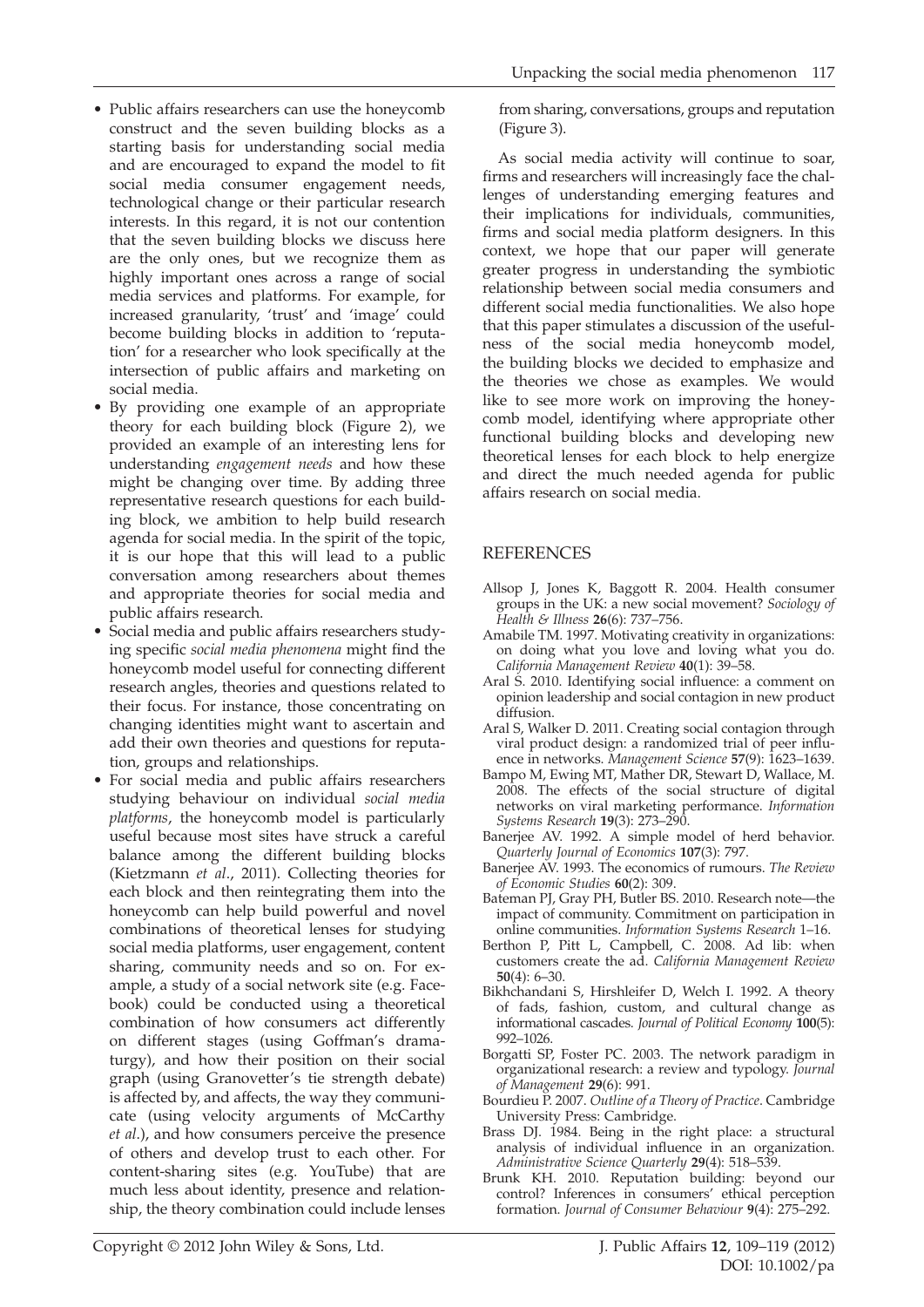- Butler BS. 2001. Membership size, communication activity, and sustainability: a resource-based model of online social structures. Information Systems Research 12(4): 346–362.
- Büttner OB, Göritz AS. 2008. Perceived trustworthiness of online shops. Journal of Consumer Behaviour 7(1): 35–50.
- Constant D, Kiesler S, Sproull L. 1994. What's mine is ours, or is it? A study of attitudes about information sharing. Information Systems Research 5(4): 400–421.
- Cordova DI, Lepper MR. 1996. Intrinsic motivation and the process of learning: beneficial effects of contextualization, personalization, and choice. Journal of Educational Psychology 88(4): 715–730.
- Crittenden VL, Hopkins LM, Simmons J. 2011. Satirists as opinion leaders: is social media redefining roles? Journal of Public Affairs 11(3): 174–180.
- Deci EL, Koestner R, Ryan RM. 1999. A meta-analytic review of experiments examining the effects of extrinsic rewards on intrinsic motivation. Psychological Bulletin 125(6): 627.
- Dellarocas C. 2003. The digitization of word of mouth: promise and challenges of online feedback mechanisms. Management Science 1407–1424.
- Dellarocas C. 2005. Reputation mechanism design in online trading environments with pure moral hazard. Information Systems Research 16(2): 209.
- Dingledine R, Freedman MJ, Molnar D, Parkes D, Syverson P. 2003. Reputation. Paper presented at the Digital Government Civic Scenario Workshop, Cambridge, MA, USA.
- Donath JS. 1999. Identity and deception in the virtual community. Communities in Cyberspace 29–59.
- Eisenegger M. 2009. Trust and reputation in the age of globalisation. Reputation Capital 11–22.
- Elaluf-Calderwood S, Kietzmann J, Saccol AZ. 2005. Methodological Approach for Mobile Studies: Empirical Research Considerations, 4th European Conference on Research Methodology for Business and Management Studies. Academic Conferences Limited: Paris; 133–140.
- Elliott ES, Dweck CS. 1988. Goals: an approach to motivation and achievement. Journal of Personality and Social Psychology 54(1): 5.
- Engeström Y. 2001. Expansive learning at work: toward an activity-theoretical reconceptualization. Journal of Education and Work 14(1): 133–156.
- Ferrin DL, Dirks KT, Shah PP. 2006. Direct and indirect effects of third-party relationships on interpersonal trust. Journal of Applied Psychology 91(4): 870.
- Forman C, Ghose A, Wiesenfeld B. 2008. Examining the relationship between reviews and sales: the role of reviewer identity disclosure in electronic markets. Information Systems Research 19(3): 291–313.
- Fortin DR, Dholakia RR. 2005. Interactivity and vividness effects on social presence and involvement with a web-based advertisement. Journal of Business Research 58(3): 387–396.
- Foster AD, Rosenzweig MR. 1995. Learning by doing and learning from others: human capital and technical change in agriculture. Journal of Political Economy 103(6): 1176–1209.
- Gagné M, Deci EL. 2005. Self determination theory and work motivation. Journal of Organizational Behavior 26(4): 331–362.
- Gilbert E, Karahalios K. 2009. Predicting tie strength with social media. Paper presented at the 27th international conference on Human factors in computing systems.
- Gnyawali DR, Fan W, Penner J. 2010. Competitive actions and dynamics in the digital age: an empirical investigation of social networking firms. Information Systems Research 21(3): 594–613.
- Godes D, Mayzlin D. 2004. Using online conversations to study word-of-mouth communication. Marketing Science 23(4): 545-560.
- Godes D, Mayzlin D. 2009. Firm-created word-of-mouth communication: evidence from a field test. Marketing Science 28(4): 721–739.
- Godes D, Mayzlin D, Chen Y, Das S, Dellarocas C, Pfeiffer B, et al. 2005. The firm's management of social interactions. Marketing Letters 16(3): 415–428.
- Godes D, Ofek E, Sarvary M. 2009. Content vs. advertising: the impact of competition on media firm strategy. Marketing Science 28(1): 20-35.
- Goffman E. 1959. The presentation of self in everyday life. Doubleday: Garden City.
- Granovetter MS. 1973. The strength of weak ties. The American Journal of Sociology 78(6): 1360–1380.
- Habermas J. 1985. The Theory of Communicative Action: Reason and the Rationalization of Society. Beacon Press: Boston, MA.
- Hansen M. 1999. The search-transfer problem: the role of weak ties in sharing knowledge across organization subunits. Administrative Science Quarterly 44(1): 82–85.
- Hughner RS, McDonagh P, Prothero A, Shultz I, Clifford J, Stanton J. 2007. Who are organic food consumers? A compilation and review of why people purchase organic food. Journal of Consumer Behaviour 6(2 3): 94-110.
- Ibarra H. 1992. Homophily and differential returns: sex differences in network structure and access in an advertising firm. Administrative Science Quarterly 37(3): 422–447.
- Iyengar R, Van den Bulte C, Valente TW. 2011. Further reflections on studying social influence in new product diffusion. Marketing Science 30(2): 230–232.
- Jones Q, Ravid G, Rafaeli S. 2004. Information overload and the message dynamics of online interaction spaces: a theoretical model and empirical exploration. Information Systems Research 15(2): 194-210.
- Kaplan AM, Haenlein M. 2010. Users of the world, unite! The challenges and opportunities of social media. Business Horizons 53(1): 59–68.
- Kietzmann JH, Hermkens K, McCarthy IP, Silvestre BS. 2011. Social media? Get serious! Understanding the functional building blocks of social media. Business Horizons 54(3): 241–251.
- Kilduff M, Brass DJ. 2010. Organizational social network research: core ideas and key debates. The Academy of Management Annals 4(1): 317–357.
- Krackhardt D. 1992. The strength of strong ties: the importance of philos in organizations. Networks and Organizations: Structure, Form, and Action 216: 239.
- Lakhani KR, Wolf RG. 2005. Why hackers do what they do: understanding motivation and effort in free/open source software projects. Perspectives on Free and Open Source Software 3–22.
- Leitch D. 2011. The Most Visited Website of 2010. Available at [http://socialmediatoday.com/index.php?](http://socialmediatoday.com/index.php?q=dleitchmorevisibilitycom/258917/most-visited-website-2010) [q=dleitchmorevisibilitycom/258917/most-visited](http://socialmediatoday.com/index.php?q=dleitchmorevisibilitycom/258917/most-visited-website-2010)[website-2010](http://socialmediatoday.com/index.php?q=dleitchmorevisibilitycom/258917/most-visited-website-2010) [accessed on 05 Jan 2012].
- Leskovec J, Adamic LA, Huberman BA. 2007. The dynamics of viral marketing. ACM Transactions on the Web (TWEB) **1**(1): 5.
- Li H, Daugherty T, Biocca F. 2002. Impact of 3-D advertising on product knowledge, brand attitude, and purchase intention: the mediating role of presence. Journal of Advertising 31(3): 43–57.
- Li X, Hitt L. 2008. Self selection and information role of online product reviews. Information Systems Research 19(4): 456–474.
- Liu Y, Shrum L. 2002. What is interactivity and is it always such a good thing? Implications of definition, person, and situation for the influence of interactivity